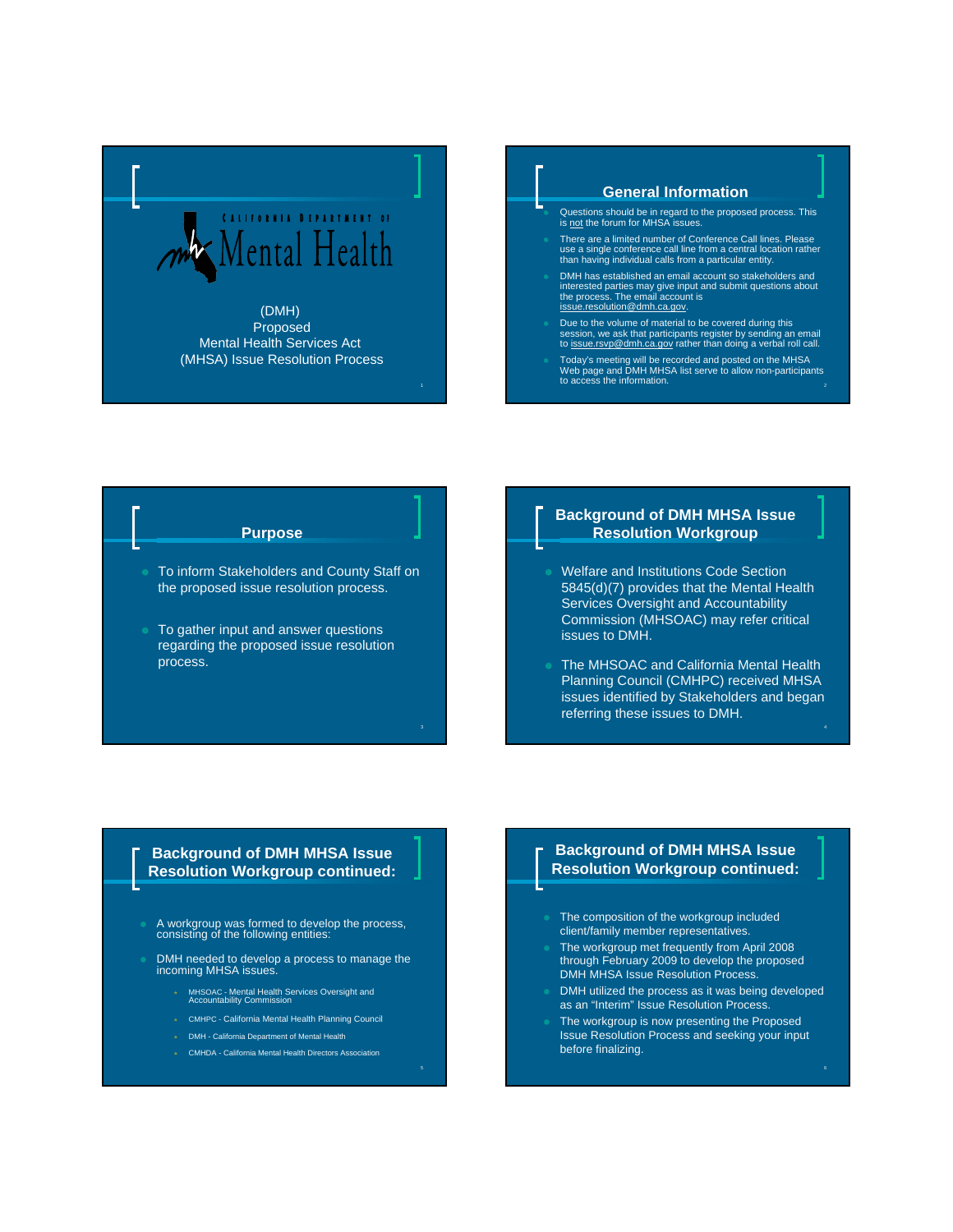## **Role of the MHSOAC:**

- Welfare and Institutions Code (W&IC) Section 5845(d)(7):
- <sup>×</sup> *"If the Commission identifies a critical issue If the Commission identifies a critical issue related to the performance of a county mental health program, it may refer the issue to the Department of Mental Health issue to the Department of Mental Health pursuant to Section 5655. pursuant to Section 5655."*

7

9

#### **Welfare and Institutions Code Section 5655**

#### Excerpts:

- *s* "If the Director of Mental Health considers any county to be failing, in<br>a substantial manner, to comply with any provision of this code or<br>any regulation...the director shall order the county to appear... to<br>show caus
- 
- © "If the director determines that there is or has been a failure...and<br>that administrative sanctions are necessary, the department may...<br>(a) Withhold part or all of state mental health funds from such<br>county.
- <sup>Ö</sup> *(b) Require the county to enter into negotiations for the purpose of assuring…compliance…*
- <sup>Ö</sup> *(c) Bring an action… in court …to compel compliance."*

8

# **CA Mental Health Planning Council**

- Role in MHSA DMH Issue Resolution Process:
	- <sup>Ö</sup> W&IC Section 5772 (d) "*When appropriate, make a finding pursuant to Section 5655 that a county's performance is failing in a substantive manner. (DMH)… shall investigate and review the finding,…"*
	- <sup>Ö</sup> W&IC Section 5772 (b) "*To review, assess, and make recommendations regarding all components of California's mental health system, and to report as necessary to…(DMH)…"*

## **CA Mental Health Planning Council**

- Mandated in federal and state statute
	- $*$  Provide oversight of the public mental health system
	- $*$  Advocate for adults and older adults with serious mental illnesses and children and youth with serious emotional disturbances and their families
	- Advise Legislature, DMH, and county boards on mental health policy and priorities

#### **MHSA Background:**

- Proposition 63 was passed by voters in 2004 and became effective on January 1, 2005.
- MHSA funds are to be used to expand services and not to supplant already existing funding.

#### **MHSA Background continued:**

- MHSA plans are developed and implemented with continued input from stakeholders through the Community Program Planning Process, local postings of Plans, public hearings and comment periods.
- The role of DMH is to review MHSA Plans and disperse funds in a timely manner.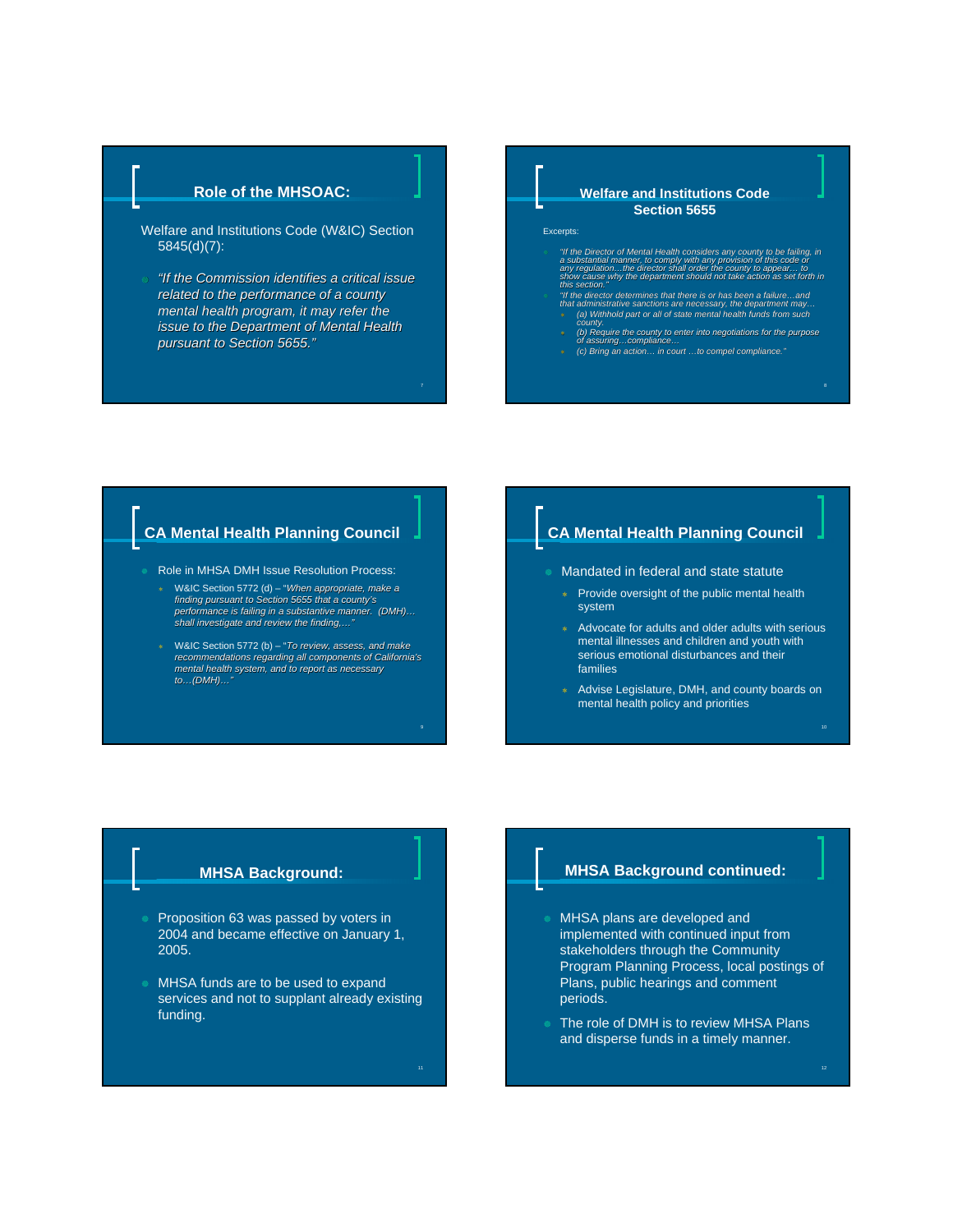### **MHSA Components:**

- Community Services and Support
- Prevention and Early Intervention
- **Workforce Education and Training**
- × Capital Facilities and Technological Needs
- × Innovation

#### **5 Essential Elements of the MHSA:**

- **Community Collaboration**
- **Cultural Competence**
- Client/Family Member Driven System
- Wellness, Recovery and Resilience Focus
- Integrated Services for clients/families

#### **Purpose of DMH MHSA Issue Resolution Process:**

To develop a process for filing and resolving issues related to MHSA Community Program Planning Process, service access, and consistency between program implementation and approved Plans.

#### **County Role in the Issue Resolution Process**

× Issues regarding the MHSA should be addressed first at the local level, beginning the issue resolution process, in an expedient and appropriate manner.

**Based on county population, demographics, and organizational**<br>structure, specific issue resolution processes vary (i.e. Patients Rights,<br>Mental Health Plan Grievance and Appeal Process, Medi-Cal Grievance and<br>Appeal Proce

× Counties may build on existing structures to address MHSA issues or develop a new process. Contact your local MHSA coordinator for local information.

At a minimum, counties comply with regulations while exercising<br>accountability and creating unique strategies which best serve local<br>constituents.

#### **Local MHSA Issue Resolution Process**

The MHSA envisions that if issues arise with regard to a plan's content or performance, such issues could be identified through the local review process outlined in *W&IC Section 5848 (a):*

<sup>Ö</sup> *"Each plan and update shall be developed with local*  stakeholders including adults and seniors with severe mental<br>stakeholders including adults and seniors with severe mental<br>enforcement agencies, education, social services agencies and<br>other important interests. A draft pla

#### **Local Issue Resolution Process - MHSA**

W&IC 5848(b) defines the role of local mental health boards and commissions, with a cross reference to existing W&IC 5604, in conducting a public hearing regarding the plans and annual updates and recommendations to the local mental health department regarding revisions:

- The mental health board established pursuant to Section<br>5604 shall conduct a public hearing on the draft plan and<br>annual updates at the close of the 30-day comment<br>period required by subsection (a). Each adopted plan<br>and
	-

17

13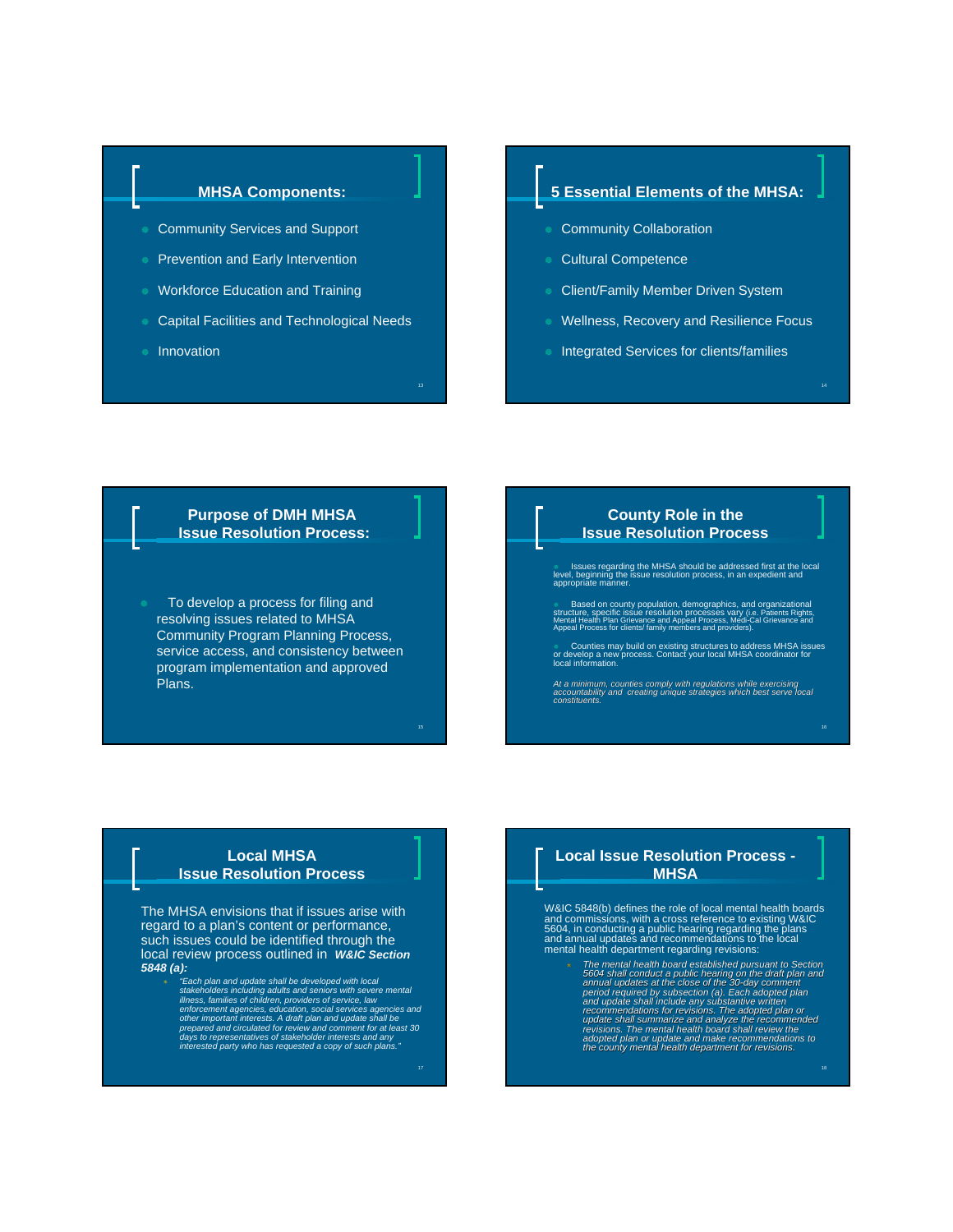#### **County Principles for Issue Resolution Process**

Here is one county example:

- Ensure the client/family member/provider/community member has a choice in submitting their issue orally or in writing.
- × Ensure assistance is available, if needed, for the client/family member/provider/community member to submit their issue.
- Provide more than one avenue to submit their issue within a department (e.g. Access Unit, Patients' Rights Office) or via the personal service coordinator, or program manager/supervisor or on a grievance form kept in all program lobbies, that includes a telephone number directly linking them up with the Quality Management Unit which processes all issues.

19

#### **County Principles for Issue Resolution Process (continued)**

- Ensure receipt of the concern is confirmed with the client/family member/provider/community member and include reassurance that the issue will be investigated and a resolution found within a specified time period.
- Notify the client/family member/provider/community member of the resolution in writing and provide information regarding the appeal process and State level opportunities for additional resolution if desired.

#### **Types of MHSA Issues to be Resolved:**

- Access to services
- Appropriate use of funds
- × Inconsistency between approved Plan and implementation
- × Local Community Program Planning Process

An Issue Filer may authorize someone else to act on their behalf.

# **MHSA Issues are Submitted to:**

- Mental Health Services Oversight and Accountability Commission (MHSOAC)
- California Mental Health Planning Council (CMHPC)
- California Department of Mental Health (DMH)

#### **Non-MHSA Issues Referred to Other Resources:**

- Patients' Rights Advocates
- **Ombudsman**
- Medi-Cal Issue Resolution Process
- County Quality Assurance and Utilization Review staff
- Disability Rights California, formerly known as Protection and Advocacy Incorporated

#### **Proposed DMH MHSA Issue Resolution Process**

Issues regarding the MHSA should be addressed at the local county level, beginning the issue resolution process, in an expedient and appropriate manner. The general principles for a local process are:

- \* The Issue Filer has a right to bring a concern forward.
- $*$  The concern will be reviewed by an impartial body.
- \* The Issue Filer will be notified of the outcome.
- <sup>Ö</sup> DMH reserves the right to review whether the county's local process is in compliance with the MHSA Agreement, regulations, or statutes.